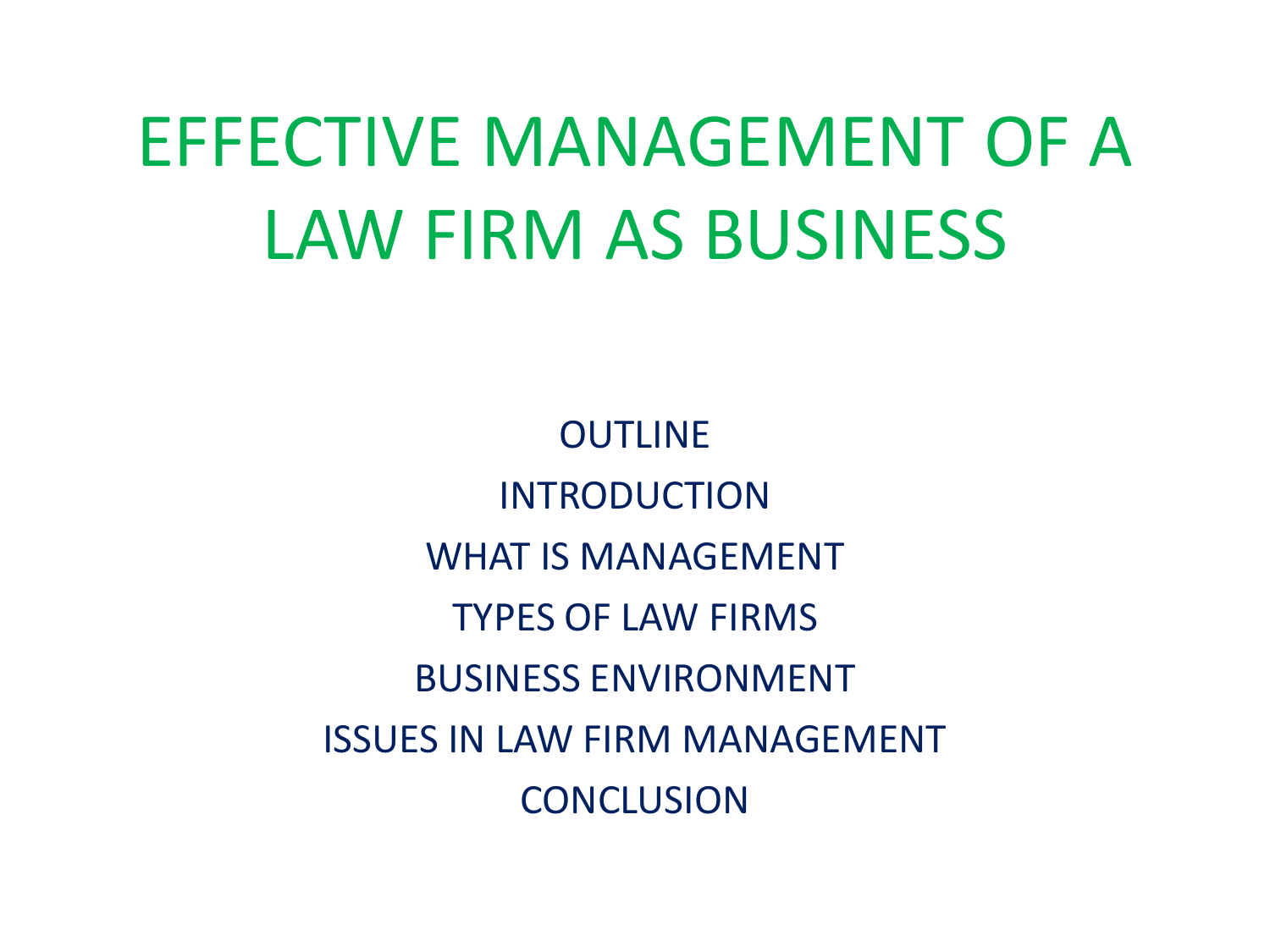#### INTRODUCTION

- WHY THIS TALK?
- DREAM IT BEFORE YOU LIVE IT
- CARLY FIORINA-TOUGH CHOICES
- 90/10 THEORY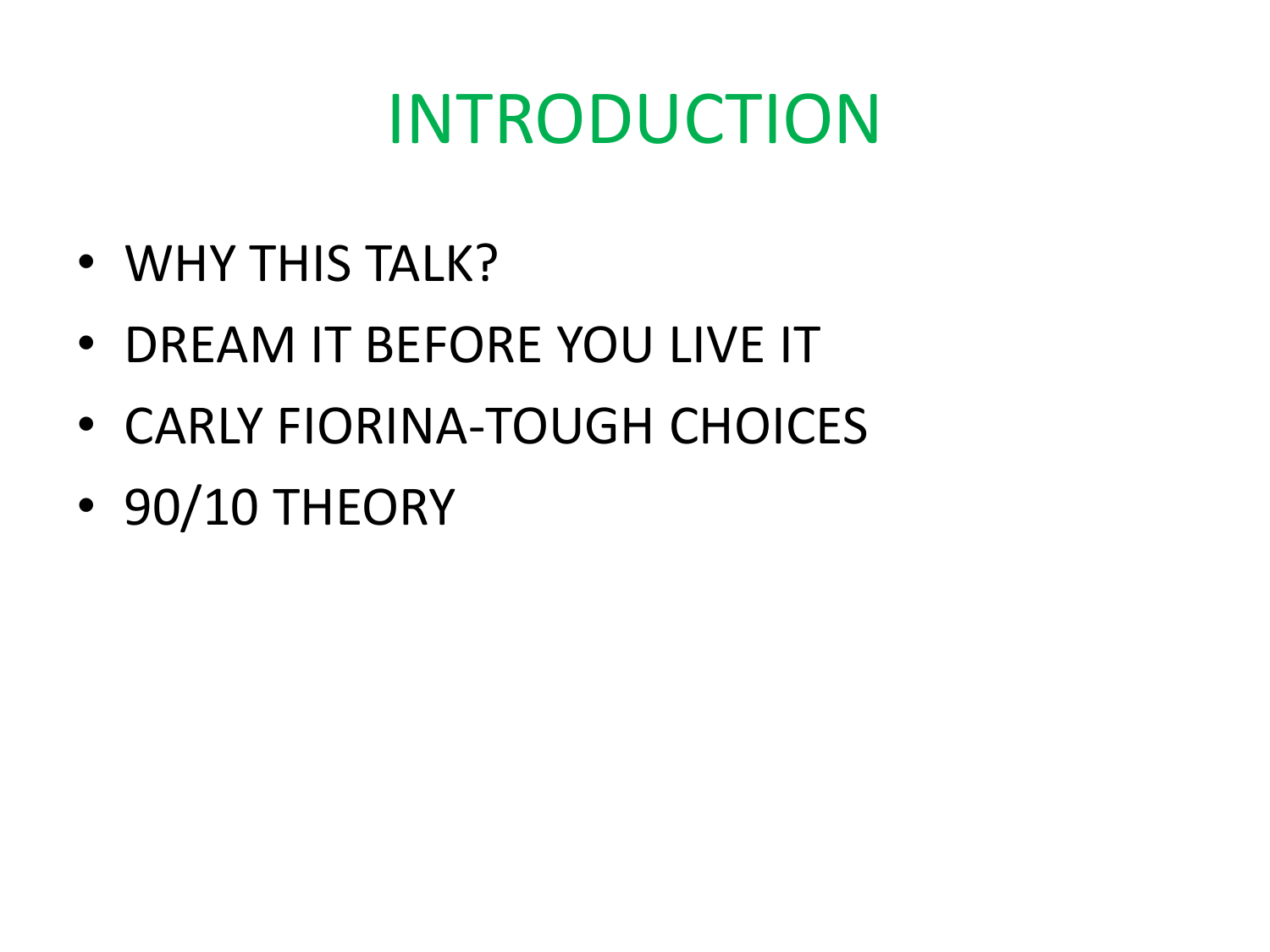#### WHAT IS MANAGEMENT?

- CO-ORDINATION OF ACTIVITIES
- TO BE IN CONTROL
- A LAWYER AS A MANAGER
- CAVEAT COUNSEL-NGWU V OZOUGWU 1999 11 SCNJ 1 AT 18, ALAO V AKANO ETC
- CRITICAL SUCCESS FACTORS VS CRITICAL PERFORMANCE INDICATOR
- INDIVIDUAL TO BE RESPONSIBLE
- TRAINNING AS KEY TO MANAGEMENT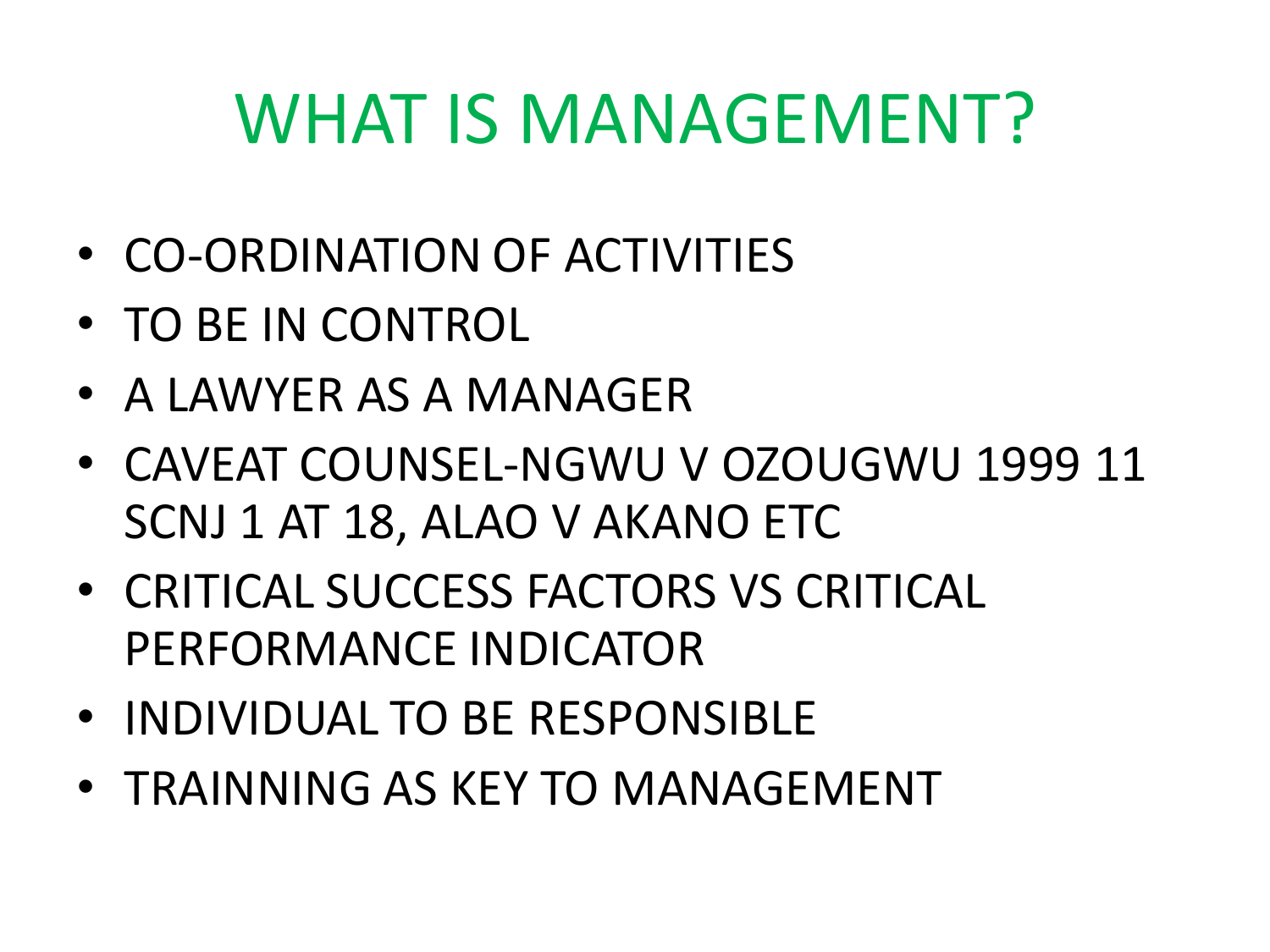#### TYPES OF LAW FIRMS

- THREE MAIN TYPES IDENTIFIED
- SOLE PRACTITIONER
- PARTNERSHIP
- CORPORATE FIRM
- ALL DRIVEN BY PROFIT
- IS MONEY EVERYTHING?
- MANAGEMENT AS SUCCESS FACTOR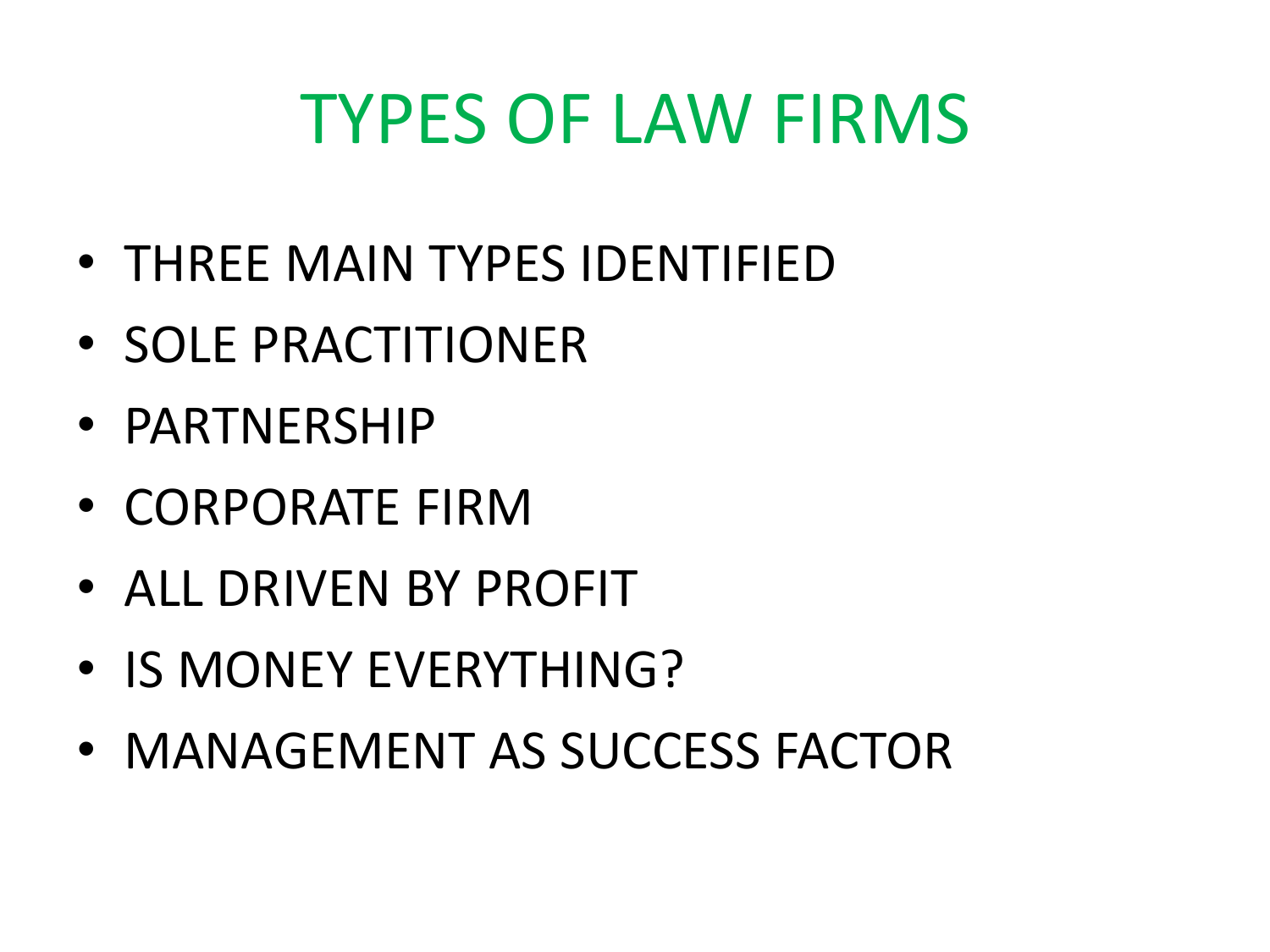## BUSINESS ENVIRONMENT

- SURVIVAL OF THE FITTEST AND STRONGEST
- ANIMAL KINGDOM & IMPLICATION IN BUSINESS
- The 21st Century Workplace is a **jungleand it allows only the fittest to survive**
- •**Rules of the Jungle: Different species, Different hierarchies, Different genders, Different food chains, Laws of nature (Written, Unwritten),** *Survival of the fittest, Adapt or Die, Size does matter, You are the prey, Use camouflage, Rules of the Waterhole, Hunt or be hunted, Mark your territory*
- **Dolphins–Graceful, Gentle & Kind, always where they should be**
- **Crocodiles–passing themselves off as alligators, these bleeding hearts cry over the injustice of your fate even as they eat you**
- **Donkeys–have a strong back, but a weak mind**
- **White Sharks–will swallow anything**
- **Guppies–fish that reduces competition by eating their own**
- **Hamsters–rodent and ultimate bureaucrats, spend hours spinning their wheels, getting nowhere**
- **Hummingbirds–don"t know the words of the song and won"t learn**
- **Llamas–would rather spit in your face than work hard**
- **SeaHorses–feminism"s greatest victory –the male carries the eggs and gives birth**
- **Skunks–animals that raise a stink over every little transgression, real or imagined**
- **Zebras–the major debate for decades –are we black with white stripes or white with black stripes?**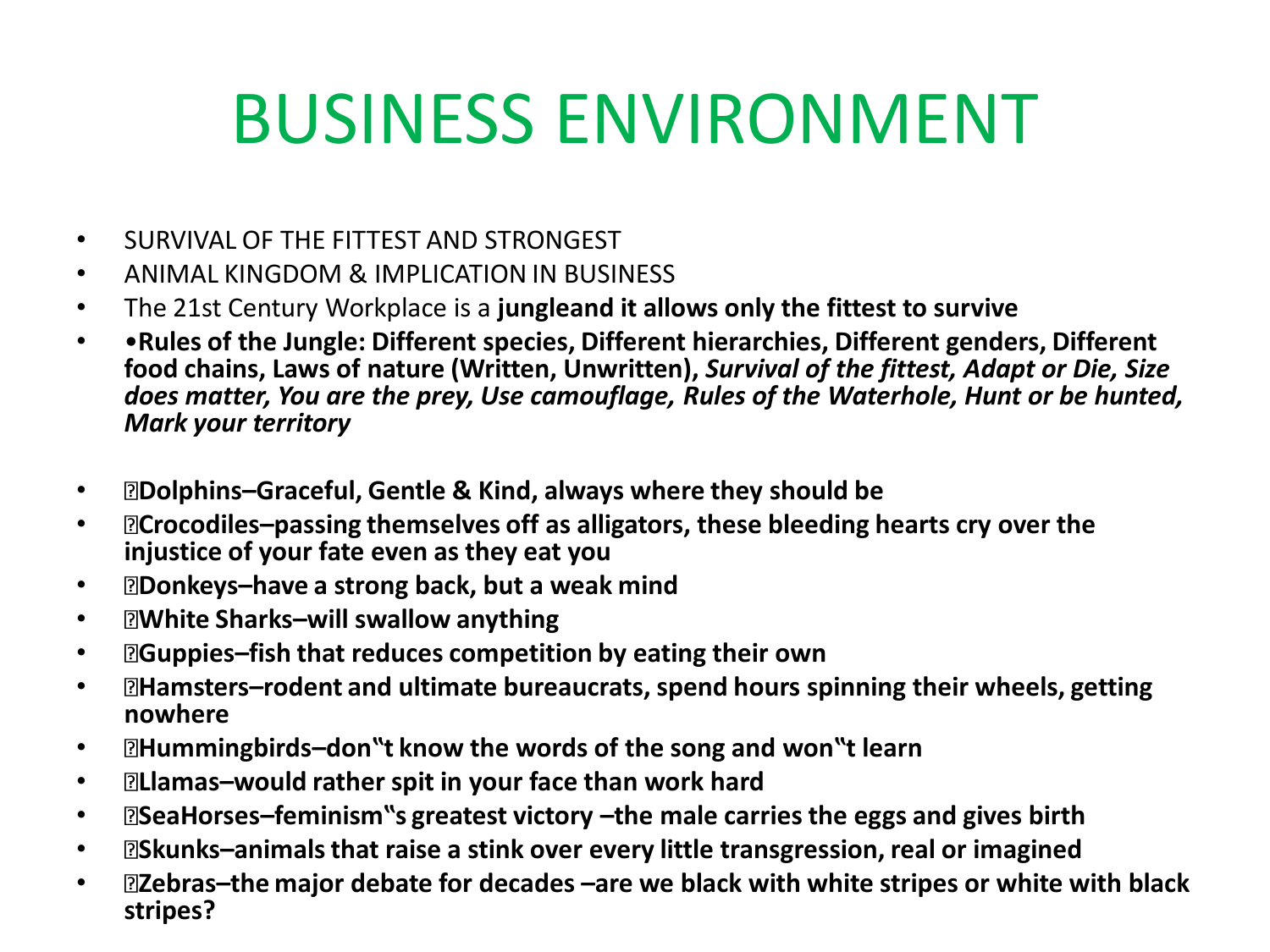#### BUSINESS ENVIRONMENT CONTD

- **ributesin the 21stCentury Jungle…**
- **Monkey**
- **–Hear No Evil**
- • Political
- **–See No Evil**
- • Whistle Blowing
- **–Do No Evil**
- Ethics
- • Values**Elephant**
- •Enormous
- •Gentle –until provoked
- •Memory
- •Protective
- •Herds/Packs
- •Coaches, –Mentors
- • Relationship building
- **Leopard• Run like the wind• Change your spots• Adaptability to habitat**
- •Stealth behaviour
- • Choose your fights well• Being alone• Loving the chase
- •Opportunistic hunting
- **Owl• Know the environment• Check the lay of the land• Be on your guard• Be Political• Understand the economics• Use your nights well**
- • **Solitary**
- •Hunting by stealth & surprise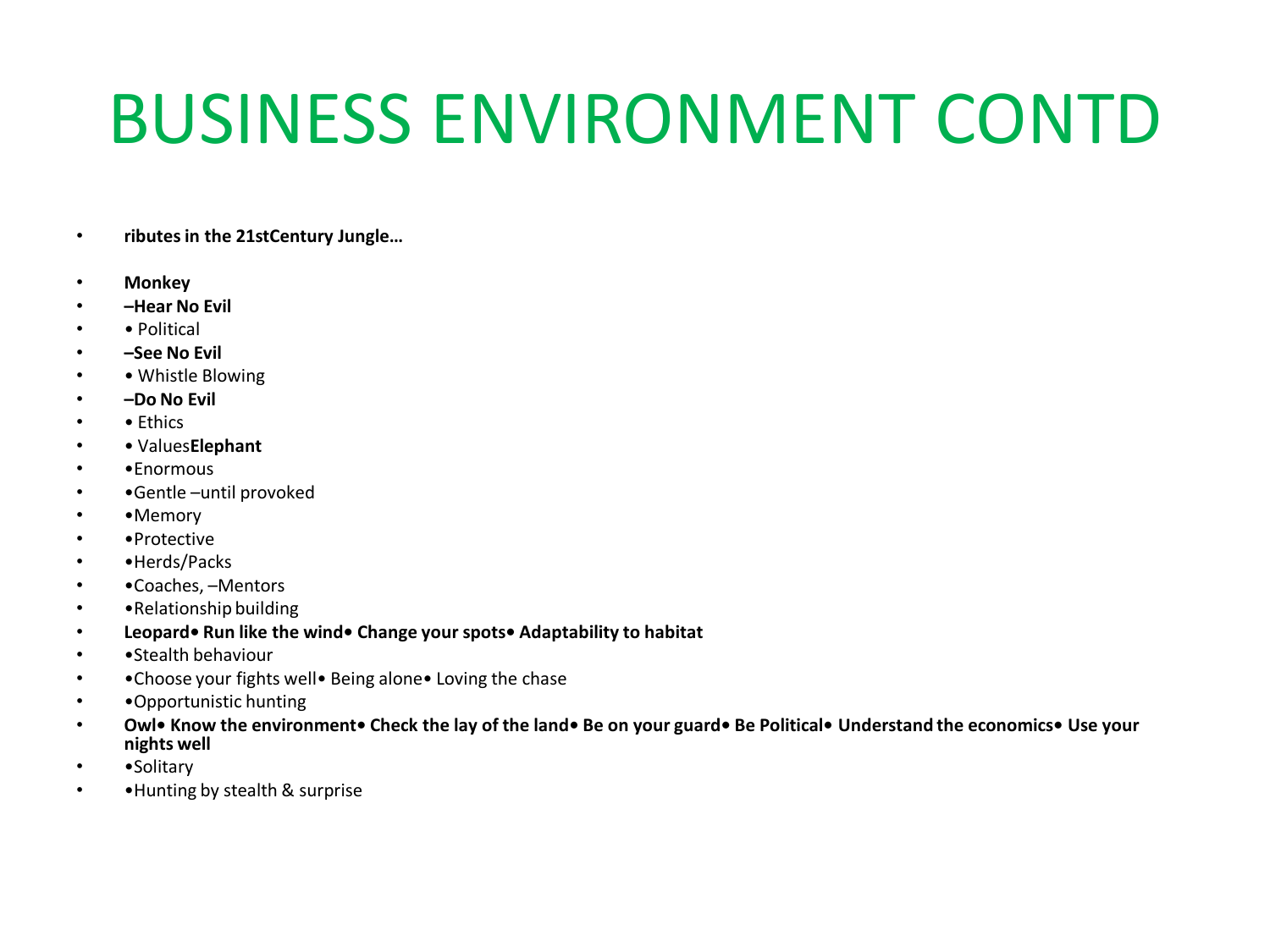#### MANAGING LAW FIRM AS BUSINESS

- KNOWLEDGE TO SHOW SUPERIORITY
- MOTIVATION-Be part of their success story, share their travails, show concern
- TRAINNING-formal & informal at corporate & individual level
- ORGANISATION-Appropriate distribution mechanism, balance of quality, labour & cost
- RECRUITMENT OF VALUE DRIVEN INDIVIDUALS
- INNOVATION & CHANGE-Strategic & structured approach, any new thing to add for value
- STRATEGY- VISION & MISSION-4S Theory: strategy, structure, system & services, in today's world lawyers must think strategically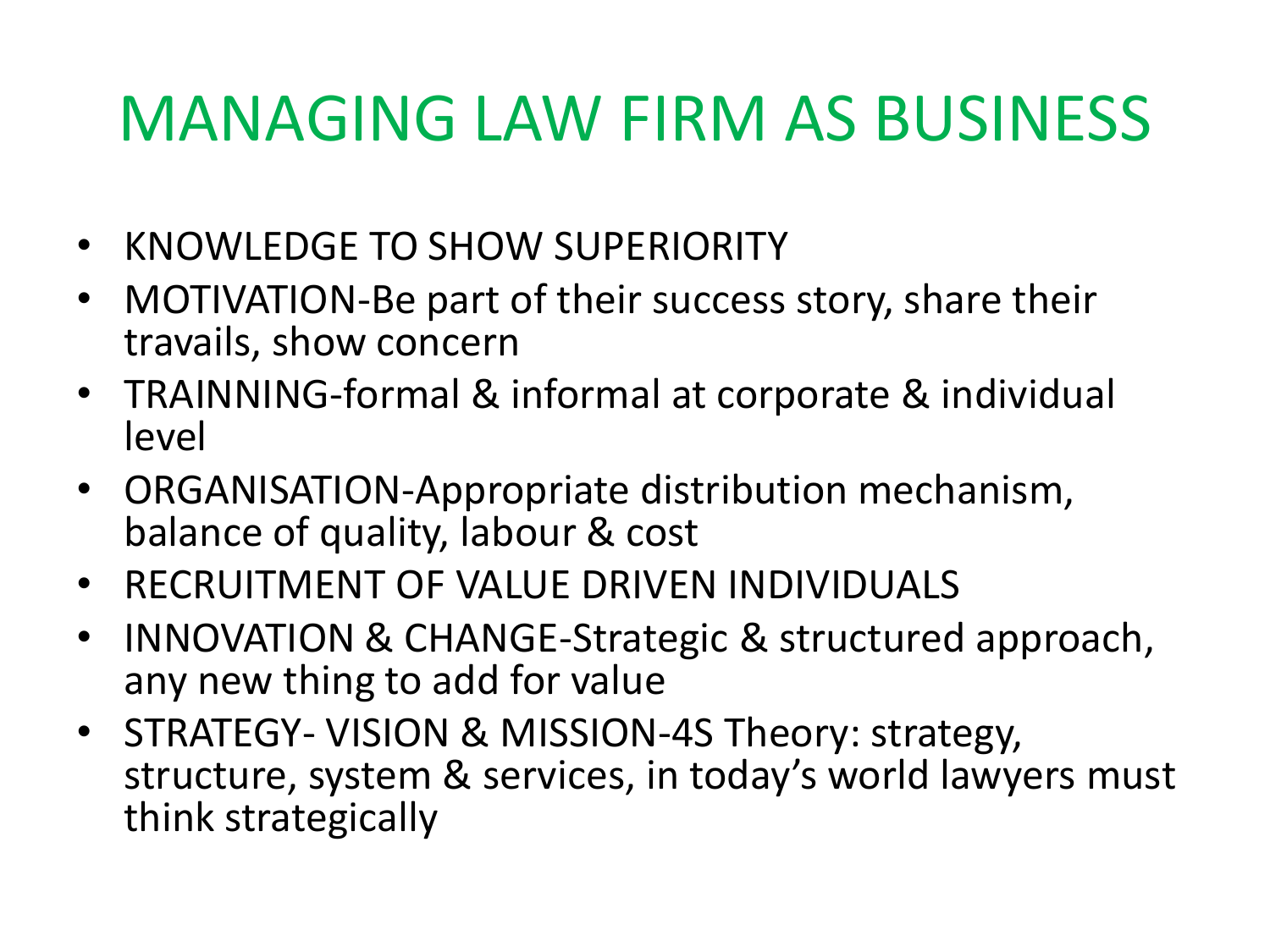# MANAGING LAW FIRM CONTD

- COMMUNICATION-Opportunity for feedback, assessment & planning
- FOCUS
- TECHNOLOGY-e legal practice, usage & learning
- ENVIRONMENTAL SCANNING-Identify factors supporting targets & their achievements, Note the obstacles & challenges against achieving targets, Action plan
- INTEGRITY-Who represents us should matter to us, since law is about people our corporate profile must be protected, culture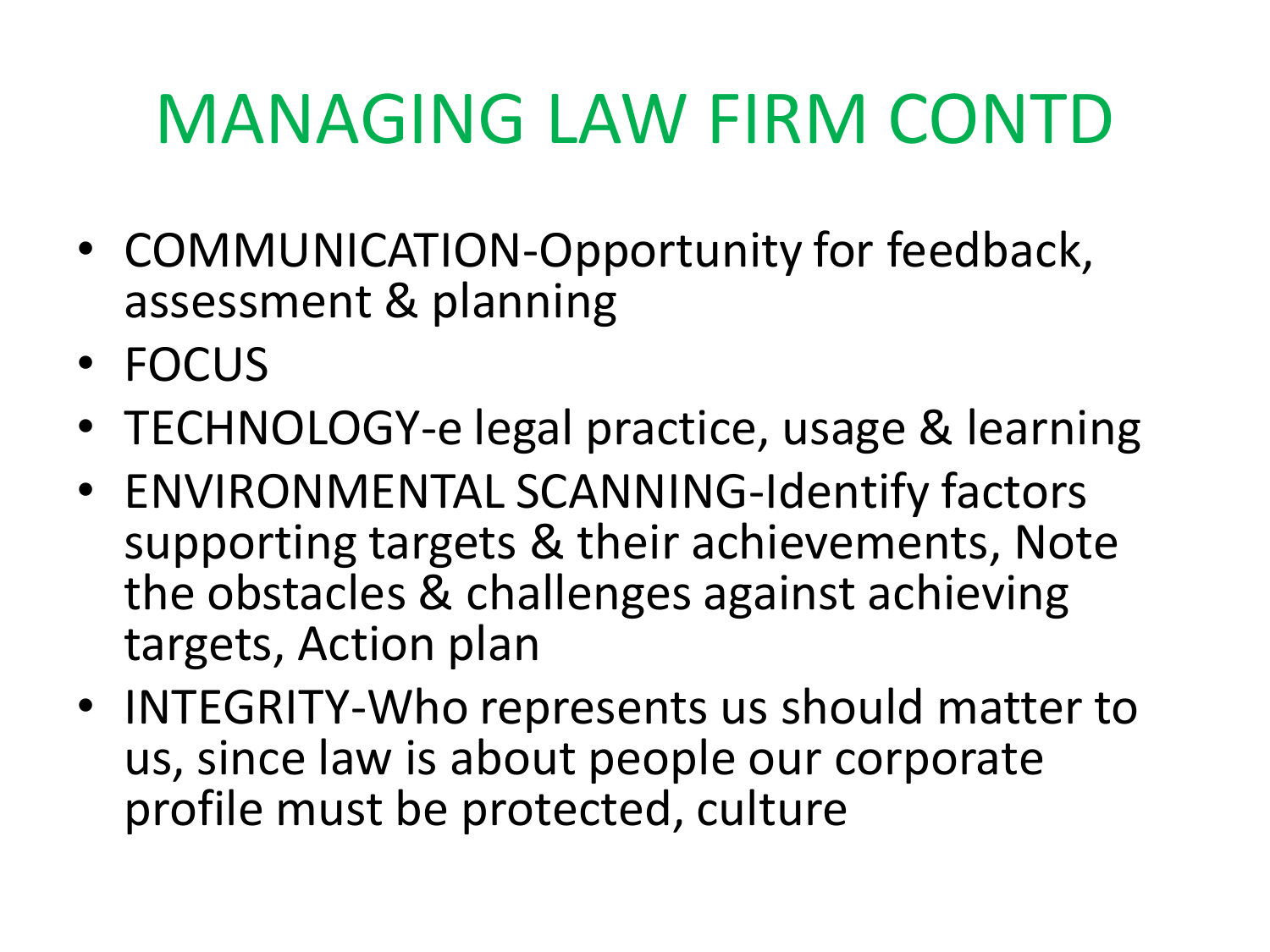#### LAW FIRM MANAGEMENT CONTD

- LEADERSHIP-Experience, training & self development
- Types of Leaders-Those who help people so that they don't need them, The leader loved & admired, The leader they fear & The leader they push around
- Qualities of Leadership for Success-Micheal Maccoby in his *The Leader: "In fact, if I had to choose one quality to distinguish the best new leaders it is openness to criticism, the passion for continued self development which teaches the leader to value the development of others"*
- Learn to say little which must carry weight-power effective when not used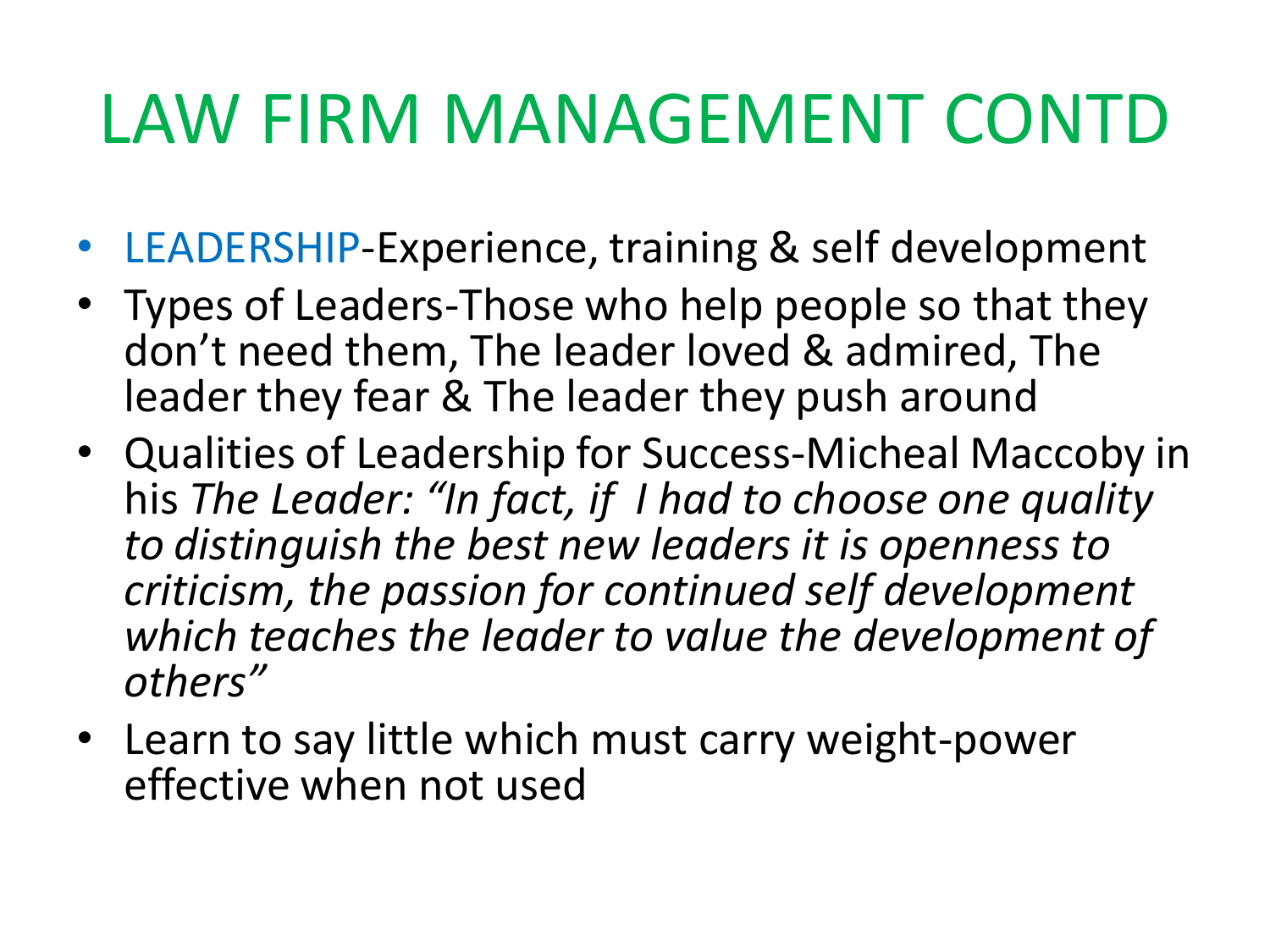#### LAW FIRM MAMANAGEMENT CONTD

- Theories of Leadership: Trait, behavioural, Contingency, Transformational
- TEAMWORK- Without teamwork, it is virtually impossible for a firm to achieve any success or reach the height of its capabilities, every staff matters
- CHALLENGE-To succeed, a firm need to be constantly challenged, find something to hold on to, something to motivate you & something to inspire
- DETERMINATION- Keep trying, don't give up inspire hope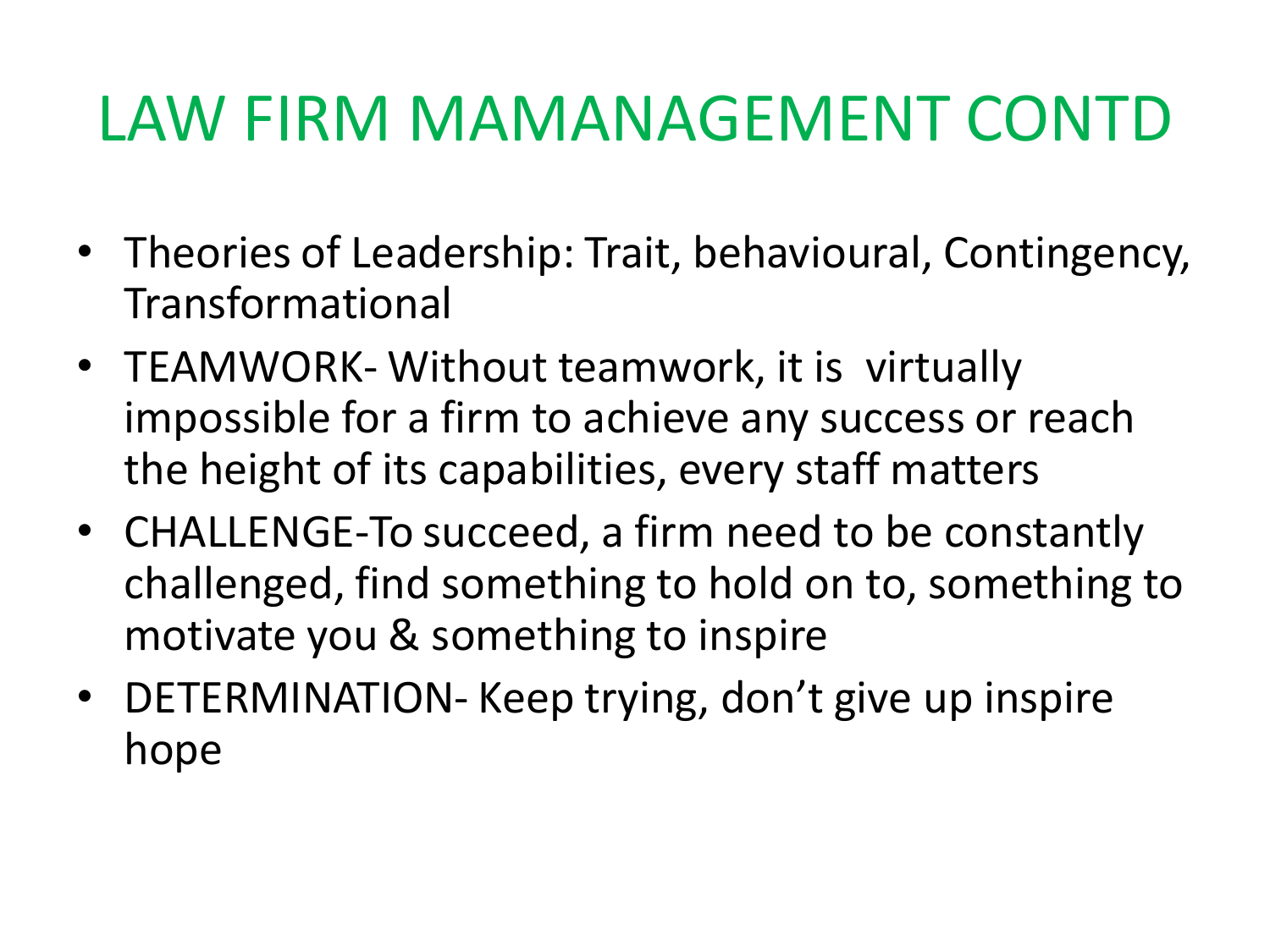#### LAW FIRM MANAGEMENT CONTD

- TIME MANAGEMENT-"By the time. Verily man is in loss, except those who have Faith and do Righteous deeds, and exhort one another to Truth and exhort one another to Perseverance" Quran 103: 1-3
- **ALLAH-In every endeavour, success belongs to Allah no matter the effort-Quran 29:60 "God enlarges the sustenance to whichever of His servants He pleases….."**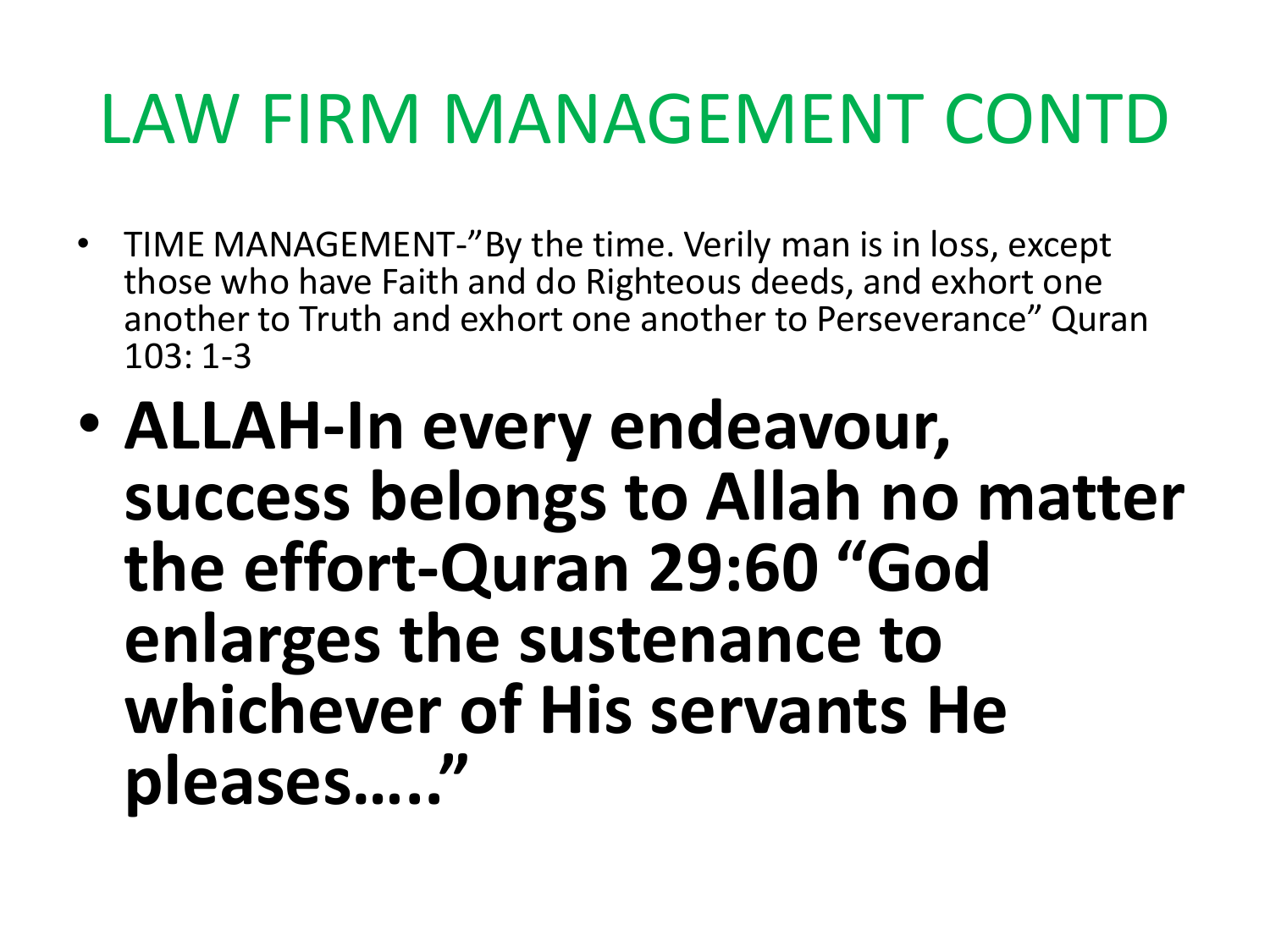#### **CONCLUSION**

- Legal practice is a business with profit as a goal
- Key & Critical success factors in any business must be put in place if success must be attained
- Knowledge, Training & re-Training as the imperative
- Put trust in Allah